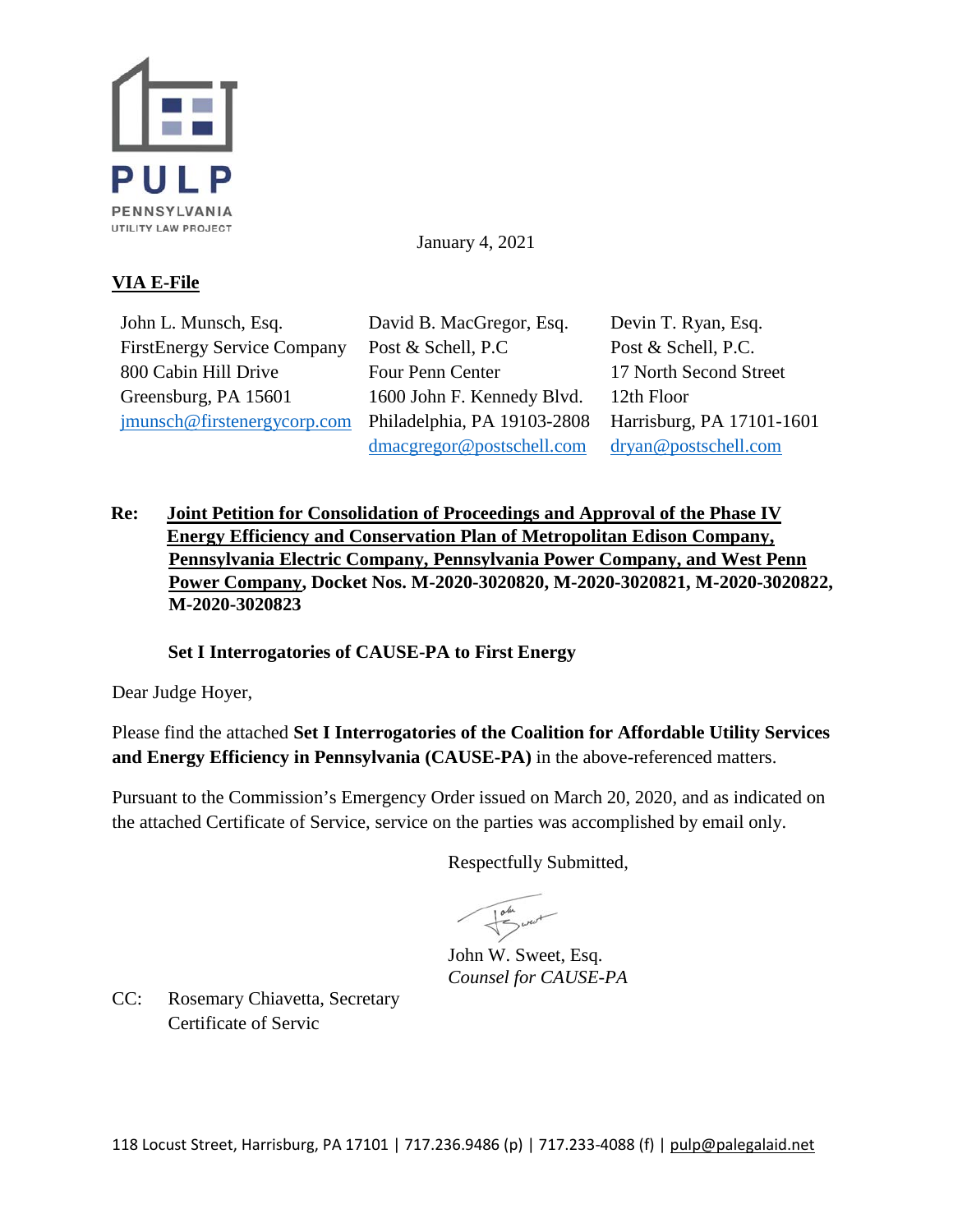## **BEFORE THE PENNSYLVANIA PUBLIC UTILITY COMMISSION**

| Joint Petition for Consolidation of<br>Proceedings and Approval of the Phase IV<br><b>Energy Efficiency and Conservation Plan</b><br>of Metropolitan Edison Company,<br>Pennsylvania Electric Company, | ٠<br>$\bullet$ | Docket Nos. M-2020-3020820<br>M-2020-3020821<br>M-2020-3020822<br>M-2020-3020823 |
|--------------------------------------------------------------------------------------------------------------------------------------------------------------------------------------------------------|----------------|----------------------------------------------------------------------------------|
| Pennsylvania Power Company, and West                                                                                                                                                                   |                |                                                                                  |
| Penn Power Company                                                                                                                                                                                     |                |                                                                                  |

## **Certificate of Service**

I hereby certify that I have this day served copies of the **CAUSE-PA to FirstEnergy Set I Interrogatories** upon the parties of record in the above captioned proceeding in accordance with the requirements of 52 Pa. Code § 1.54 and consistent with the Commission's Emergency Order issued on March 20, 2020.

## **VIA Email Only**

John L. Munsch, Esq. FirstEnergy Service Company 800 Cabin Hill Drive Greensburg, PA 15601 [jmunsch@firstenergycorp.com](mailto:jmunsch@firstenergycorp.com)

Christy Appleby, Esq. Darryl A. Lawrence, Esq. Aron J. Beatty, Esq. Office of Consumer Advocate 555 Walnut Street 5th Floor, Forum Place Harrisburg, PA 17101-1923 [CAppleby@paoca.org](mailto:CAppleby@paoca.org) [DLawrence@paoca.org](mailto:DLawrence@paoca.org) [ABeatty@paoca.org](mailto:ABeatty@paoca.org)

David B. MacGregor, Esq. Post & Schell, P.C Four Penn Center 1600 John F. Kennedy Boulevard Philadelphia, PA 19103-2808 [dmacgregor@postschell.com](mailto:dmacgregor@postschell.com)

Devin T. Ryan, Esq. Post & Schell, P.C. 17 North Second Street, 12th Floor Harrisburg, PA 17101-1601 [dryan@postschell.com](mailto:dryan@postschell.com)